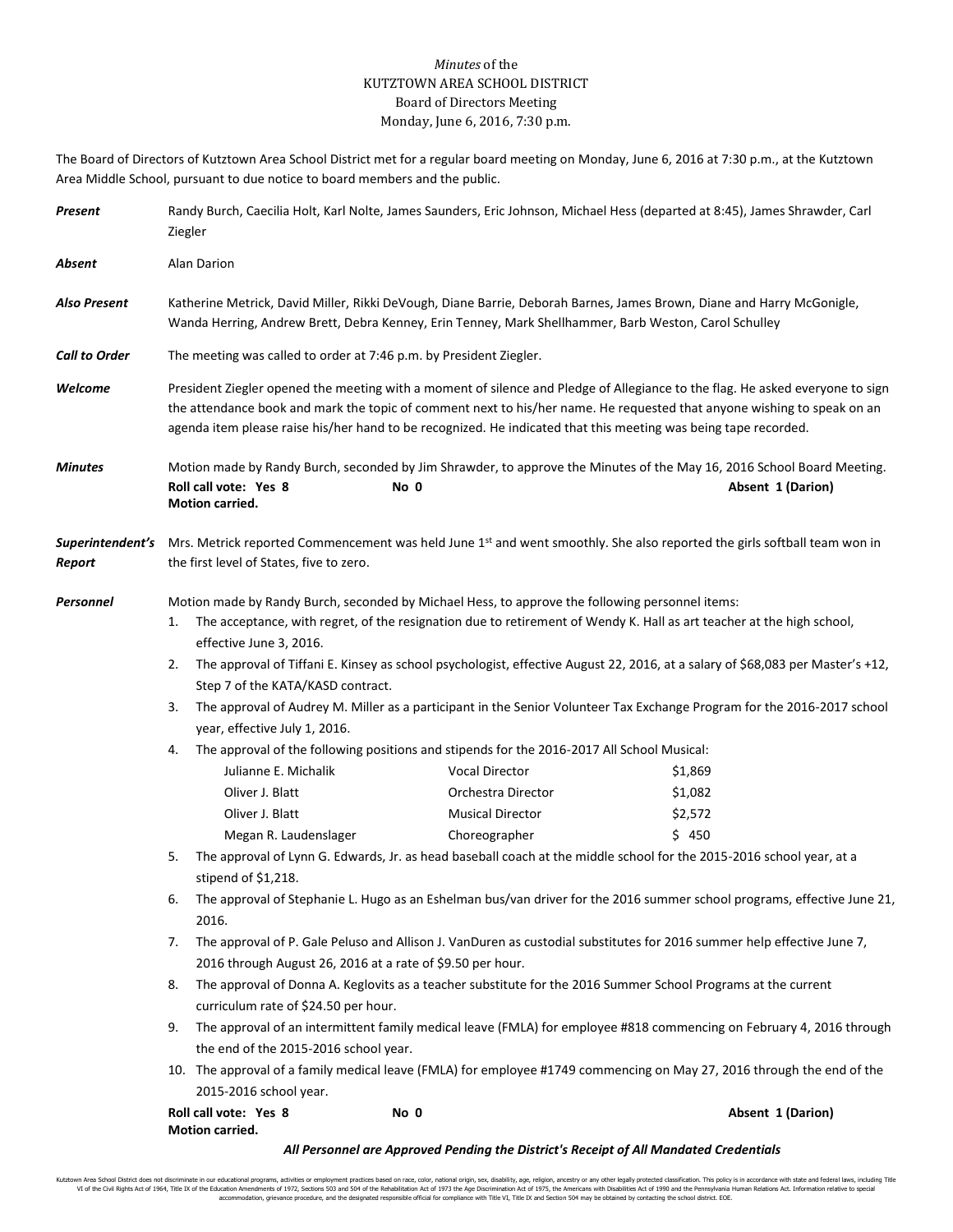| Superintendent<br>Agreement                                  | Motion made by Randy Burch, seconded by Jim Shrawder, to approve the Commission and proposed District Superintendent's<br>Agreement for George F. Fiore as district superintendent, for a term of three years and ten months, effective October 1, 2016<br>through July 31, 2020. A copy of the District Superintendent's Agreement shall be attached to and made part of the Minutes of<br>this meeting, and that the Board President and Secretary be authorized and directed to execute the Agreement on behalf of the<br>Board of Directors. |                                                                                                                                                                                                                                                                                                                                                                                                                                                                                                                                                                           |                         |                   |  |
|--------------------------------------------------------------|--------------------------------------------------------------------------------------------------------------------------------------------------------------------------------------------------------------------------------------------------------------------------------------------------------------------------------------------------------------------------------------------------------------------------------------------------------------------------------------------------------------------------------------------------|---------------------------------------------------------------------------------------------------------------------------------------------------------------------------------------------------------------------------------------------------------------------------------------------------------------------------------------------------------------------------------------------------------------------------------------------------------------------------------------------------------------------------------------------------------------------------|-------------------------|-------------------|--|
|                                                              | Roll call vote: Yes 8<br>Motion carried.                                                                                                                                                                                                                                                                                                                                                                                                                                                                                                         | No 0                                                                                                                                                                                                                                                                                                                                                                                                                                                                                                                                                                      |                         | Absent 1 (Darion) |  |
| <b>Business</b><br><b>Administrator</b><br>Agreement         | Roll call vote: Yes 8<br>Motion carried.                                                                                                                                                                                                                                                                                                                                                                                                                                                                                                         | Motion made by Jim Shrawder, seconded by Randy Burch, to approve the Agreement for David J. Miller as business<br>administrator, for a term of four years, effective July 1, 2016 through June 30, 2020. A copy of the Business Administrator<br>Agreement shall be attached to and made part of the Minutes of this meeting, and that the Board President and Secretary be<br>authorized and directed to execute the Agreement on behalf of the Board of Directors.<br>No 0                                                                                              |                         | Absent 1 (Darion) |  |
| Conferences                                                  | 1.<br>2.<br>covered by the AASL School Library Award (2014).<br>Roll call vote: Yes 8<br>Motion carried.                                                                                                                                                                                                                                                                                                                                                                                                                                         | Motion made by Eric Johnson, seconded by Randy Burch, to approve the following conference requests:<br>The approval of approve employee #194 to attend the 2016 PA Community on Transition Conference on July 20-22, 2016 in<br>State College, PA, at a cost of \$731.60 purchased through ACCESS funds.<br>It is the recommendation of the administration that the Board of School Directors approve employee #374 to attend the<br>American Library Association Annual Conference on June 23-28, 2016 in Orlando, FL, at a cost of \$1,650. Entire cost will be<br>No 0 |                         | Absent 1 (Darion) |  |
| <b>Real Estate Tax</b><br><b>Exemption</b><br><b>Request</b> | Veterans Affairs.<br>Roll call vote: Yes 8<br>Motion carried.                                                                                                                                                                                                                                                                                                                                                                                                                                                                                    | Motion made by Randy Burch, seconded by Eric Johnson, to exempt property ID #45545600401917TDE from real estate taxes<br>as defined by the Disabled Veterans Real Property Tax Exemption Certification from the PA Department of Military and<br>No 0                                                                                                                                                                                                                                                                                                                     |                         | Absent 1 (Darion) |  |
| <b>Vision Insurance</b>                                      | Motion made by Randy Burch, seconded by Jim Shrawder, to approve the renewal of vision insurance with Capital Blue Cross<br>for the 2016-2017 school year.                                                                                                                                                                                                                                                                                                                                                                                       |                                                                                                                                                                                                                                                                                                                                                                                                                                                                                                                                                                           |                         |                   |  |
|                                                              | Roll call vote: Yes 8<br><b>Motion carried.</b>                                                                                                                                                                                                                                                                                                                                                                                                                                                                                                  | No 0                                                                                                                                                                                                                                                                                                                                                                                                                                                                                                                                                                      |                         | Absent 1 (Darion) |  |
| Policy 808 Food<br><b>Services</b>                           | Roll call vote: Yes 8<br>Motion carried.                                                                                                                                                                                                                                                                                                                                                                                                                                                                                                         | Motion made by Michael Hess, seconded by James Shrawder, to approve the first reading of Policy 808 Food Services.<br>No 0                                                                                                                                                                                                                                                                                                                                                                                                                                                |                         | Absent 1 (Darion) |  |
| Eureka Math                                                  | Motion made by Randy Burch, seconded by Eric Johnson, to approve Eureka Math as the core mathematics program for<br>Kindergarten through Grade 6 for 2016-17 and Grade 7 beginning in 2016-2017.                                                                                                                                                                                                                                                                                                                                                 |                                                                                                                                                                                                                                                                                                                                                                                                                                                                                                                                                                           |                         |                   |  |
|                                                              | Motion made by Jim Shrawder, seconded by Caecilia Holt, to table motion to approve Eureka Math as the core mathematics<br>program for Kindergarten through Grade 6 for 2016-17 and Grade 7 beginning in 2016-2017.<br>Roll call vote: Yes 2 (Hess, Shrawder)<br>No 6<br>Absent 1 (Darion)<br><b>Motion note carried.</b>                                                                                                                                                                                                                         |                                                                                                                                                                                                                                                                                                                                                                                                                                                                                                                                                                           |                         |                   |  |
|                                                              | Roll call vote: Yes 4<br>Motion carried.                                                                                                                                                                                                                                                                                                                                                                                                                                                                                                         | Motion made by Randy Burch, seconded by Eric Johnson, to approve Eureka Math as the core mathematics program for<br>Kindergarten through Grade 6 for 2016-17 and Grade 7 beginning in 2016-2017.<br>No 2 (Hess, Saunders)                                                                                                                                                                                                                                                                                                                                                 | N/A 2 (Nolte, Shrawder) | Absent 1 (Darion) |  |
| Professional<br><b>Development</b>                           | Roll call vote: Yes 8<br>Motion carried.                                                                                                                                                                                                                                                                                                                                                                                                                                                                                                         | Motion made by Caecilia Holt, seconded by Randy Burch, to approve the renewal of an agreement with Teaching Learning<br>Succeeding, LLC (TLS) for professional development training for the 2016-2017 school year.<br>No 0                                                                                                                                                                                                                                                                                                                                                |                         | Absent 1 (Darion) |  |

Kutztown Area School District does not discriminate in our educational programs, activities or employment practices based on race, color, national origin, sex, disability, age, religion, ancestry or any other legally prot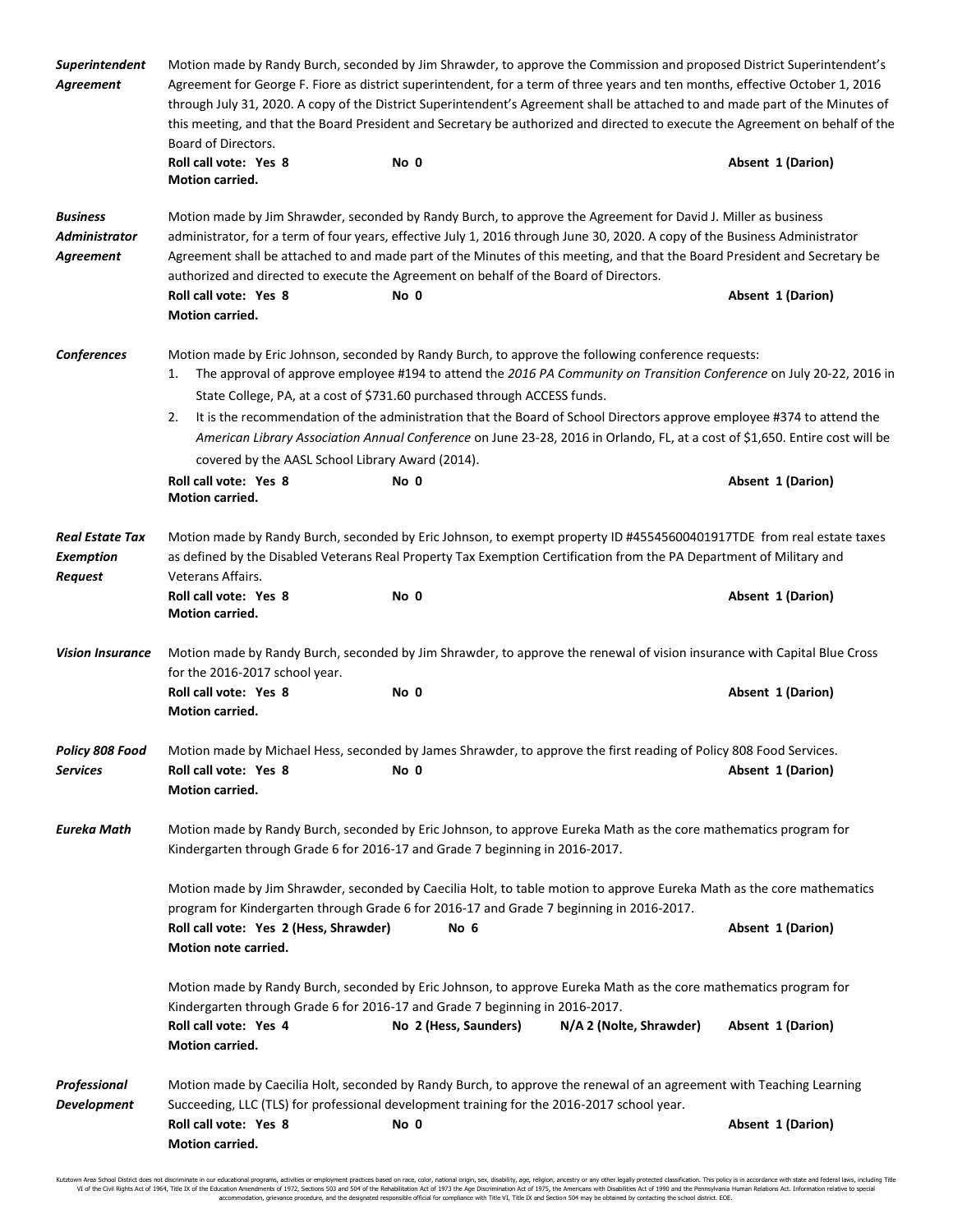| <b>Cub Scout</b><br>Project       | Motion made by Randy Burch, seconded by Karl Nolte, to approve a Cub Scout project at the Greenwich-Lenhartsville<br>Elementary School. The project will be a butterfly garden on a small patch of grass by the cafeteria and will be at no cost to the<br>school district.                                   |      |                  |                         |  |  |
|-----------------------------------|---------------------------------------------------------------------------------------------------------------------------------------------------------------------------------------------------------------------------------------------------------------------------------------------------------------|------|------------------|-------------------------|--|--|
|                                   | Roll call vote: Yes 7<br>Motion carried.                                                                                                                                                                                                                                                                      | No 0 |                  | Absent 2 (Darion, Hess) |  |  |
| <b>Phone System</b>               | Motion made by Jim Shrawder, seconded by Randy Burch, to approve the proposal from Berkshire Systems Group, Inc. to install<br>a VOIP phone system at Greenwich-Lenhartsville Elementary School at a cost of \$9,754.                                                                                         |      |                  |                         |  |  |
|                                   | Roll call vote: Yes 7<br>Motion carried.                                                                                                                                                                                                                                                                      | No 0 |                  | Absent 2 (Darion, Hess) |  |  |
| <b>Building Access</b>            | Motion made by Eric Johnson, seconded by Jim Shrawder, to approve the following proposals:<br>The approval of the proposal from Berkshire Systems Group, Inc. to install a new Building Access Control System at<br>1.<br>Kutztown Middle School at a cost of \$5,785.                                        |      |                  |                         |  |  |
|                                   | The approval of the proposal from Berkshire Systems Group, Inc. to install a new Building Access Control System at<br>2.<br>Kutztown Elementary School at a cost of \$5,785.                                                                                                                                  |      |                  |                         |  |  |
|                                   | The approval of the proposal from Berkshire Systems Group, Inc. to install a new Building Access Control System at<br>3.<br>Greenwich-Lenhartsville Elementary School at a cost of \$5,785.                                                                                                                   |      |                  |                         |  |  |
|                                   | The approval of the proposal from Berkshire Systems Group, Inc. to install a new Building Access Control System at KASD<br>4.<br>Admin Building at a cost of \$5,238.                                                                                                                                         |      |                  |                         |  |  |
|                                   | Roll call vote: Yes 7<br>Motion carried.                                                                                                                                                                                                                                                                      | No 0 |                  | Absent 2 (Darion, Hess) |  |  |
| <b>Sidewalk Repair</b>            | Motion made by Jim Saunders, seconded by Randy Burch, to approve the proposal from Clayton's Concrete Service to repair<br>the sidewalk at Kutztown Elementary School at a cost of \$4,740.                                                                                                                   |      |                  |                         |  |  |
|                                   | Roll call vote: Yes 7<br>Motion carried.                                                                                                                                                                                                                                                                      | No 0 |                  | Absent 2 (Darion, Hess) |  |  |
| Natural Gas<br><b>Purchase</b>    | Motion made by Jim Shrawder, seconded by Caeclia Holt, to approve the agreement to purchase natural gas from Direct Energy<br>Business Marketing, LLC for the period of 7/1/17 to 6/30/18 at a price of \$4.104Dth.                                                                                           |      |                  |                         |  |  |
|                                   | Roll call vote: Yes 7<br>Motion carried.                                                                                                                                                                                                                                                                      | No 0 |                  | Absent 2 (Darion, Hess) |  |  |
|                                   | Fire Alarm System Motion made by Caecilia Holt, seconded by Jim Saunders, to approve the Fire Alarm Service Contract Agreement with Berks<br>Systems Group, Inc. Cost for all of our buildings is \$7,033. This reflects no price increase over previous year.<br>Roll call vote: Yes 7<br>Motion carried.    | No 0 |                  | Absent 2 (Darion, Hess) |  |  |
| <b>Hogan Learning</b>             | Motion made by Caecilia Holt, seconded by Karl Nolte, to approve the tuition agreement with Hogan Learning Academy<br>LLC in Fleetwood, PA, for a special education student at a cost of \$375 per day for the 2016 Extended School Year<br>(ESY) Program commencing on June 21, 2016 through August 3, 2016. |      |                  |                         |  |  |
|                                   | Roll call vote: Yes 7<br>Motion carried.                                                                                                                                                                                                                                                                      | No 0 |                  | Absent 2 (Darion, Hess) |  |  |
| <b>KASD/KATA</b><br>CBA           | Motion made by Caecilia Holt, seconded by Randy Burch, to approve the extension and revisions to the agreement between<br>the Kutztown Area School District and Kutztown Area Teachers' Association for July 1, 2010 to June 30, 2017. The extension will<br>continue through June 30, 2019.                  |      |                  |                         |  |  |
|                                   | Roll call vote: Yes 7<br>Motion carried.                                                                                                                                                                                                                                                                      | No 0 |                  | Absent 2 (Darion, Hess) |  |  |
| Addendum to<br><b>Apple Lease</b> | Motion made by Caecilia Holt, seconded by Karl Nolte, to approve the proposed lease schedule as an addendum to the<br>current 4-year Master lease Purchase Agreement with Apple Computers for the total amount of \$724,525.00, with annual<br>payments of \$182,759.79.                                      |      |                  |                         |  |  |
|                                   | Roll call vote: Yes 6<br>Motion carried.                                                                                                                                                                                                                                                                      | No 0 | N/A 1 (Shrawder) | Absent 2 (Darion, Hess) |  |  |

Kutztown Area School District does not discriminate in our educational programs, activities or employment practices based on race, color, national origin, sex, disability, age, religion, ancestry or any other legally prot